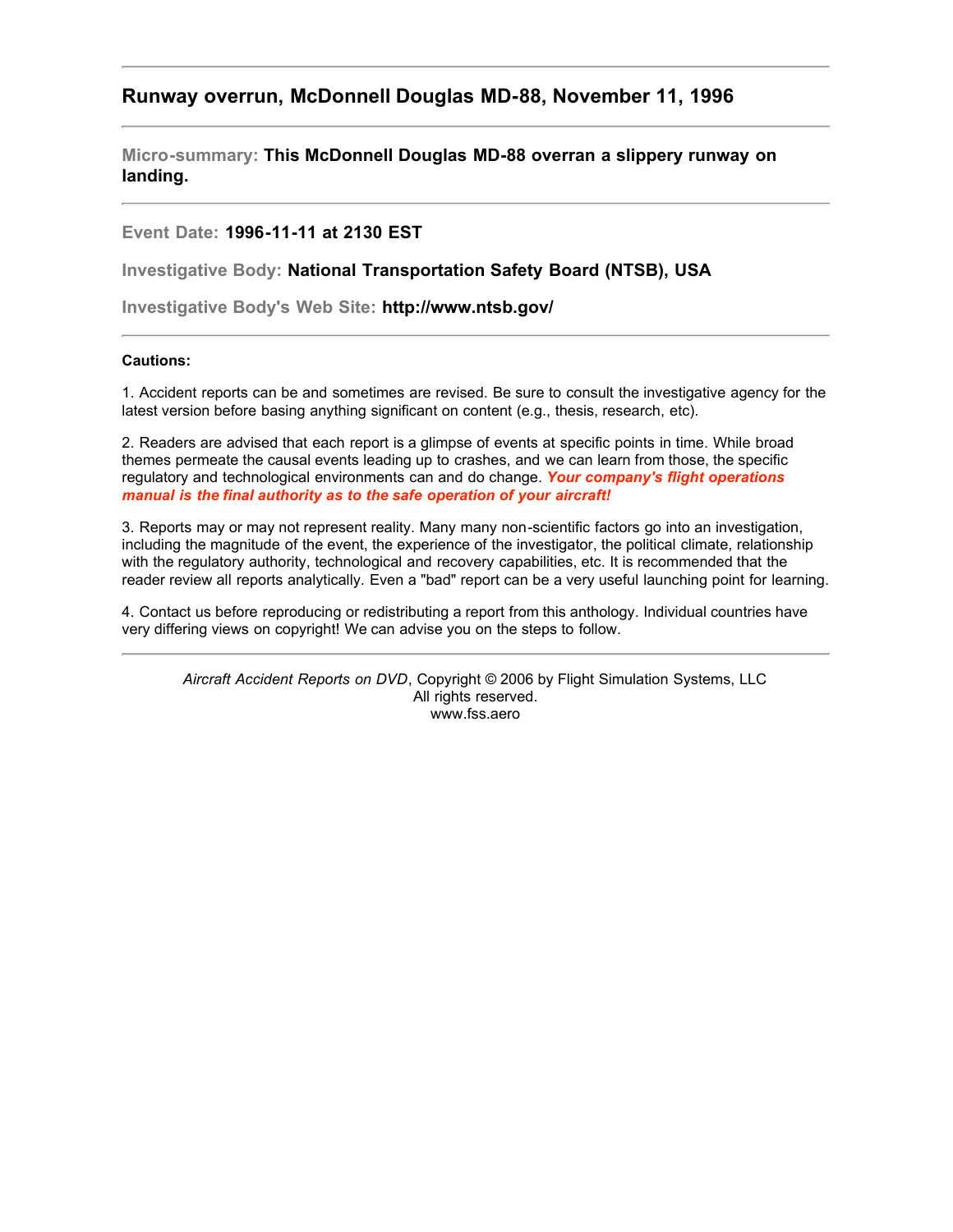| <b>National Transportation Safety Board</b><br>NTSB ID: IAD97IA020<br>Aircraft Registration Number: N918DL                                                                                                                                                                                                                                                                                                                                                                                                                                                                                                                                                                                                                                                                                                                                                                                                                                                                                                                                                                                                                                                                                                                                                                                                                                                                                                                                                                                                                                                                                                                                                                                                                                                                                          |              |  |                             |                                  |                            |                            |  |  |  |
|-----------------------------------------------------------------------------------------------------------------------------------------------------------------------------------------------------------------------------------------------------------------------------------------------------------------------------------------------------------------------------------------------------------------------------------------------------------------------------------------------------------------------------------------------------------------------------------------------------------------------------------------------------------------------------------------------------------------------------------------------------------------------------------------------------------------------------------------------------------------------------------------------------------------------------------------------------------------------------------------------------------------------------------------------------------------------------------------------------------------------------------------------------------------------------------------------------------------------------------------------------------------------------------------------------------------------------------------------------------------------------------------------------------------------------------------------------------------------------------------------------------------------------------------------------------------------------------------------------------------------------------------------------------------------------------------------------------------------------------------------------------------------------------------------------|--------------|--|-----------------------------|----------------------------------|----------------------------|----------------------------|--|--|--|
| <b>FACTUAL REPORT</b><br><b>AVIATION</b>                                                                                                                                                                                                                                                                                                                                                                                                                                                                                                                                                                                                                                                                                                                                                                                                                                                                                                                                                                                                                                                                                                                                                                                                                                                                                                                                                                                                                                                                                                                                                                                                                                                                                                                                                            |              |  | Occurrence Date: 11/11/1996 |                                  | Most Critical Injury: None |                            |  |  |  |
|                                                                                                                                                                                                                                                                                                                                                                                                                                                                                                                                                                                                                                                                                                                                                                                                                                                                                                                                                                                                                                                                                                                                                                                                                                                                                                                                                                                                                                                                                                                                                                                                                                                                                                                                                                                                     |              |  | Occurrence Type: Incident   |                                  | Investigated By: NTSB      |                            |  |  |  |
| Location/Time                                                                                                                                                                                                                                                                                                                                                                                                                                                                                                                                                                                                                                                                                                                                                                                                                                                                                                                                                                                                                                                                                                                                                                                                                                                                                                                                                                                                                                                                                                                                                                                                                                                                                                                                                                                       |              |  |                             |                                  |                            |                            |  |  |  |
| Nearest City/Place                                                                                                                                                                                                                                                                                                                                                                                                                                                                                                                                                                                                                                                                                                                                                                                                                                                                                                                                                                                                                                                                                                                                                                                                                                                                                                                                                                                                                                                                                                                                                                                                                                                                                                                                                                                  | <b>State</b> |  | Zip Code                    | Local Time                       | Time Zone                  |                            |  |  |  |
| <b>CLEVELAND</b>                                                                                                                                                                                                                                                                                                                                                                                                                                                                                                                                                                                                                                                                                                                                                                                                                                                                                                                                                                                                                                                                                                                                                                                                                                                                                                                                                                                                                                                                                                                                                                                                                                                                                                                                                                                    | OH           |  | 44181                       | 2130                             | <b>EST</b>                 |                            |  |  |  |
| Distance From Landing Facility: 1<br>Airport Proximity: On Airport                                                                                                                                                                                                                                                                                                                                                                                                                                                                                                                                                                                                                                                                                                                                                                                                                                                                                                                                                                                                                                                                                                                                                                                                                                                                                                                                                                                                                                                                                                                                                                                                                                                                                                                                  |              |  |                             |                                  |                            | Direction From Airport: 30 |  |  |  |
| <b>Aircraft Information Summary</b>                                                                                                                                                                                                                                                                                                                                                                                                                                                                                                                                                                                                                                                                                                                                                                                                                                                                                                                                                                                                                                                                                                                                                                                                                                                                                                                                                                                                                                                                                                                                                                                                                                                                                                                                                                 |              |  |                             |                                  |                            |                            |  |  |  |
| Aircraft Manufacturer                                                                                                                                                                                                                                                                                                                                                                                                                                                                                                                                                                                                                                                                                                                                                                                                                                                                                                                                                                                                                                                                                                                                                                                                                                                                                                                                                                                                                                                                                                                                                                                                                                                                                                                                                                               |              |  | Model/Series                |                                  |                            | Type of Aircraft           |  |  |  |
| <b>McDonnell Douglas</b>                                                                                                                                                                                                                                                                                                                                                                                                                                                                                                                                                                                                                                                                                                                                                                                                                                                                                                                                                                                                                                                                                                                                                                                                                                                                                                                                                                                                                                                                                                                                                                                                                                                                                                                                                                            |              |  | <b>MD-88</b>                |                                  |                            | Airplane                   |  |  |  |
| Sightseeing Flight: No                                                                                                                                                                                                                                                                                                                                                                                                                                                                                                                                                                                                                                                                                                                                                                                                                                                                                                                                                                                                                                                                                                                                                                                                                                                                                                                                                                                                                                                                                                                                                                                                                                                                                                                                                                              |              |  |                             | Air Medical Transport Flight: No |                            |                            |  |  |  |
| Narrative                                                                                                                                                                                                                                                                                                                                                                                                                                                                                                                                                                                                                                                                                                                                                                                                                                                                                                                                                                                                                                                                                                                                                                                                                                                                                                                                                                                                                                                                                                                                                                                                                                                                                                                                                                                           |              |  |                             |                                  |                            |                            |  |  |  |
| airline transport crew, three flight attendants, and 118 passengers were not injured. Instrument<br>meteorological conditions prevailed and an instrument flight rules flight plan was filed.<br>The<br>flight was conducted under 14 CFR Part 121, and originated from Atlanta, Georgia.<br>According to the captain, an ACARS message was received in the cockpit indicating that the field<br>conditions at CLE were good with only patchy snow and ice on the runway. The initial ATIS obtained<br>by the crew was for clear skies with 10 miles of visibility, landing on Runway 23L. The crew<br>briefed the approach to 23L. A subsequent ATIS was received by the crew, which indicated a change<br>to Runway 05R as the runway in use, and the winds from 240 degrees at 5 knots. An ILS Runway 05R<br>approach was briefed and flown by the first officer. A 40-degree flap landing was planned and<br>medium auto-brakes were selected.<br>During the approach the crew noticed snow falling, but the<br>visibility was good.<br>On initial contact, the tower stated that a previous aircraft reported that<br>the braking action was fair. On short final, the captain observed that the runway was fully<br>covered with snow instead of the reported patchy snow. Touchdown was normal and in the landing<br>When the first officer selected reverse thrust, the crew noticed that the airplane was not<br>zone.<br>slowing normally.<br>The captain assumed control of the airplane, and applied maximum braking and<br>reverse thrust. However, the airplane continued off the departure end of the runway. It came to<br>rest on its landing gear, about 530 feet past the Runway 23L threshold lights, and 345 feet<br>northeast beyond the edge of the Runway 23L hard surface. |              |  |                             |                                  |                            |                            |  |  |  |
| Before the airplane touched down, air traffic control (ATC) advised the flight crew that the<br>braking action on Runway 05R was reported as "fair" by a Boeing 737 crew, and was acknowledged.<br>Measurements taken immediately after the incident by a Federal Aviation Administration<br>(FAA)-approved decelerometer, indicated braking action for Runway 05R was 38 (fair), 23 (poor), and<br>Rudimentary braking action testing in both directions of Runway 05R/23L was conducted<br>27 (poor).<br>about one hour after the incident. According to an observer who was seated in the vehicle that<br>performed the testing, the runway surface was covered with what appeared to be a patchy layer of<br>The observer estimated the braking action was "intermittently fair in the center portion of<br>snow.<br>the runway with predominantly poor at both ends." At no time did the observer "believe the braking<br>action of the vehicle to be any less effective than fair to poor."<br>A Supervisory Air Traffic Control Specialist (SATCS) located in the Cleveland Air Traffic Control<br>Tower observed the airplane pass taxiway Romeo at a high rate of speed and asked another controller<br>if the airplane was a departure.<br>Delta Airlines personnel retrieved the airplane flight data recorder and the downloaded information                                                                                                                                                                                                                                                                                                                                                                                                                                            |              |  |                             |                                  |                            |                            |  |  |  |
| was forwarded to the FAA.<br>Review of the data by a FAA Aerospace Engineer revealed that the                                                                                                                                                                                                                                                                                                                                                                                                                                                                                                                                                                                                                                                                                                                                                                                                                                                                                                                                                                                                                                                                                                                                                                                                                                                                                                                                                                                                                                                                                                                                                                                                                                                                                                       |              |  |                             |                                  |                            |                            |  |  |  |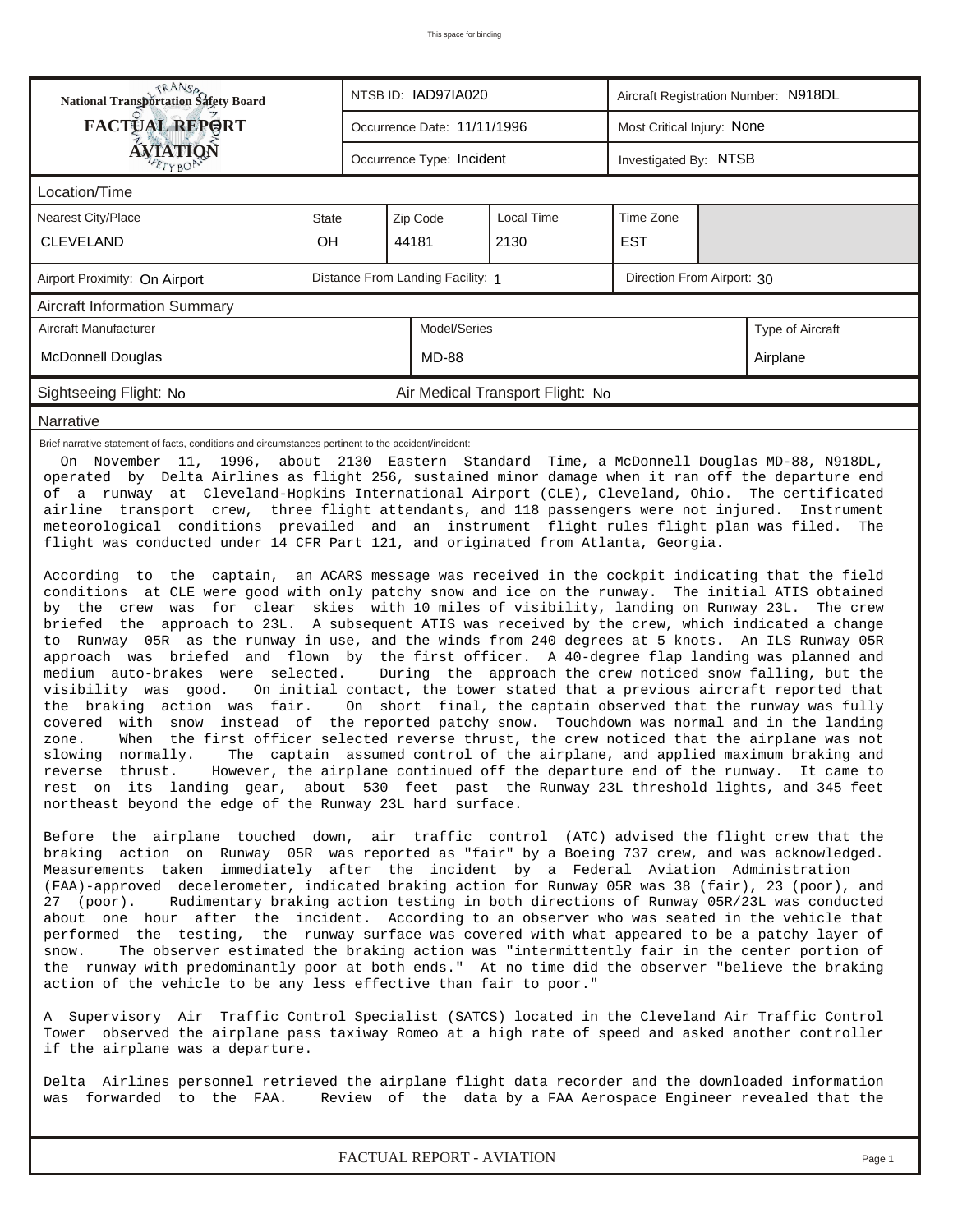| <b>National Transportation Safety Board</b> | NTSB ID: IAD97IA020         |  |
|---------------------------------------------|-----------------------------|--|
| <b>FACTUAL REPORT</b>                       | Occurrence Date: 11/11/1996 |  |
|                                             | Occurrence Type: Incident   |  |

*Narrative (Continued)*

spoilers remained retracted at touchdown and during rollout to zero airspeed. A review of the airplanes previous flight and landing recorded data revealed normal deployment and retraction of the left and right spoilers.

According to the MD-80 Flight Crew Operating Manual, "When armed, the automatic brake system (ABS) will automatically apply brakes during landing and takeoff modes of flight... ABS landing mode is activated when spoilers are deployed either automatically or manually with throttles retarded and brake pedals released."

A review of the airplane's maintenance log entries for the previous 16 flights did not reveal any abnormalities related to the spoiler or brake systems.

According to the Delta Airlines Pilot's Reference Manual (PRM), during normal landing, "If the spoilers fail to deploy automatically after main wheel spin-up and ground shift, deploy them manually." Landing on wet/icy runways the PRM stated, "When landing wet/icy runways, use 40[degrees] Flaps and manually extend spoilers if they do not deploy on touchdown." In the Abnormal Flight Profiles, the PRM stated, "Ground spoilers significantly increase brake effectiveness. In order to achieve a maximum performance stop, ensure that ground spoilers have extended."

Review of the Delta Airlines MD-80/90 Normal Checklist revealed that it was the duty of the "pilot not flying" to ensure that spoilers were in the "ARM' position.

The weather reported by CLE, at 2033 was, winds from 250 degrees at 13 knots, 3/4 mile visibility, light snow and mist, few clouds at 200 feet, and an overcast cloud layer at 1,100 feet. The temperature and dew point were at 28 degrees Fahrenheit, and there was an altimeter setting of 30.36 inches of mercury.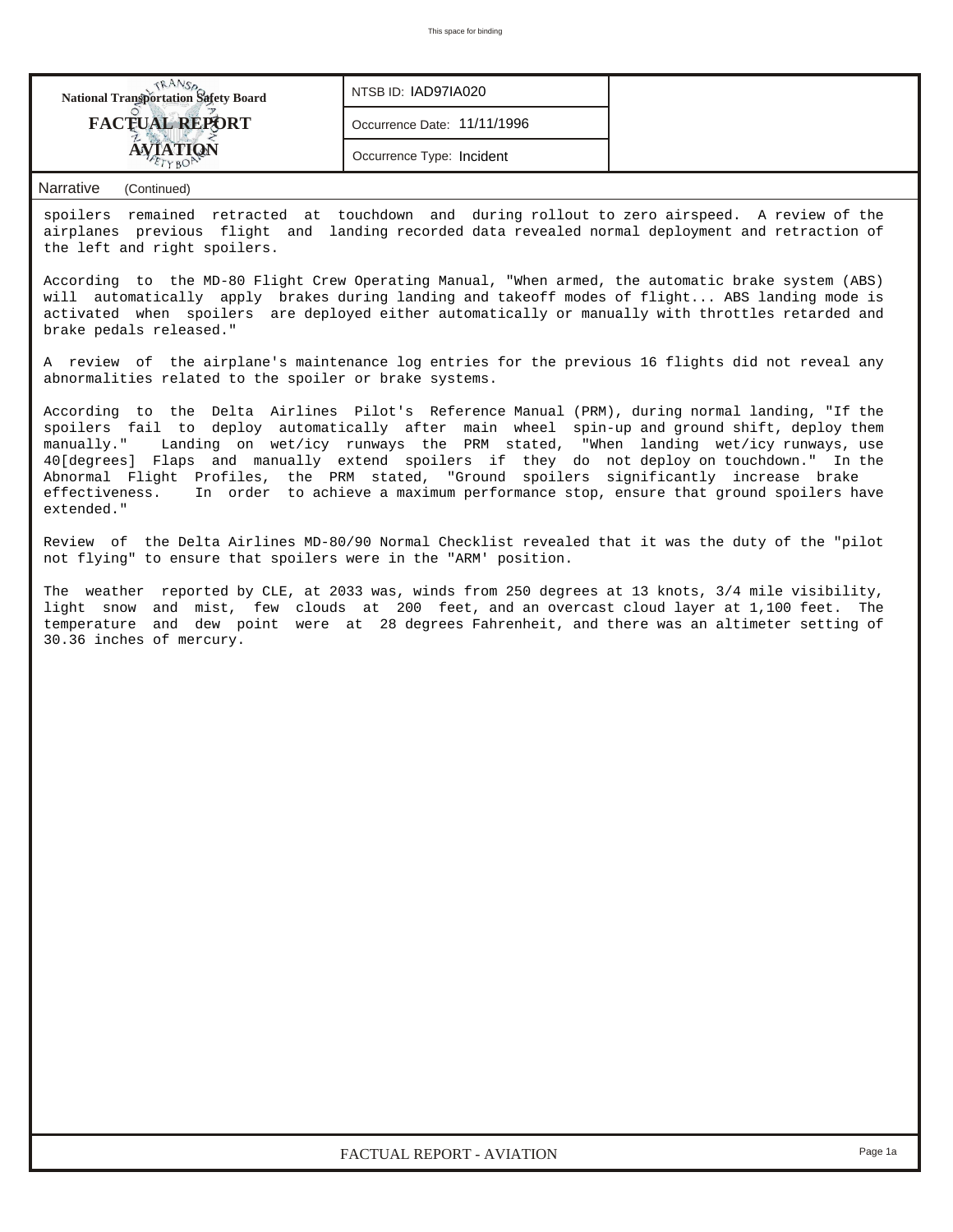| <b>National Transportation Safety Board</b>                                      |                                                                                       |                                                          | NTSB ID: IAD97IA020       |                        |                            |           |                          |      |                     |                           |                   |  |
|----------------------------------------------------------------------------------|---------------------------------------------------------------------------------------|----------------------------------------------------------|---------------------------|------------------------|----------------------------|-----------|--------------------------|------|---------------------|---------------------------|-------------------|--|
| <b>FACTUAL REPORT</b>                                                            |                                                                                       | Occurrence Date: 11/11/1996                              |                           |                        |                            |           |                          |      |                     |                           |                   |  |
| <b>AVIATION</b>                                                                  |                                                                                       |                                                          | Occurrence Type: Incident |                        |                            |           |                          |      |                     |                           |                   |  |
| Landing Facility/Approach Information                                            |                                                                                       |                                                          |                           |                        |                            |           |                          |      |                     |                           |                   |  |
| <b>Airport Name</b>                                                              | Airport ID:                                                                           | Runway Used<br>Runway Length<br><b>Airport Elevation</b> |                           |                        |                            |           |                          |      | Runway Width        |                           |                   |  |
| <b>CLEVELAND HOPKINS INT APT</b>                                                 |                                                                                       |                                                          | <b>CLE</b>                | 786 Ft. MSL            |                            | 5R        |                          | 8999 |                     |                           | 150               |  |
| Runway Surface Type: Concrete                                                    |                                                                                       |                                                          |                           |                        |                            |           |                          |      |                     |                           |                   |  |
| Runway Surface Condition: Snow--compacted; Snow--dry                             |                                                                                       |                                                          |                           |                        |                            |           |                          |      |                     |                           |                   |  |
| Type Instrument Approach: ILS-complete                                           |                                                                                       |                                                          |                           |                        |                            |           |                          |      |                     |                           |                   |  |
| VFR Approach/Landing: None                                                       |                                                                                       |                                                          |                           |                        |                            |           |                          |      |                     |                           |                   |  |
| Aircraft Information                                                             |                                                                                       |                                                          |                           |                        |                            |           |                          |      |                     |                           |                   |  |
| Aircraft Manufacturer<br><b>McDonnell Douglas</b>                                |                                                                                       |                                                          | <b>MD-88</b>              | Model/Series           |                            |           |                          |      | 49583               | Serial Number             |                   |  |
| Airworthiness Certificate(s): Transport                                          |                                                                                       |                                                          |                           |                        |                            |           |                          |      |                     |                           |                   |  |
| Landing Gear Type: Retractable - Tricycle                                        |                                                                                       |                                                          |                           |                        |                            |           |                          |      |                     |                           |                   |  |
| Homebuilt Aircraft? No                                                           | Certified Max Gross Wt.<br>Number of Engines: 2<br>Number of Seats: 150<br>149500 LBS |                                                          |                           |                        |                            |           |                          |      |                     |                           |                   |  |
| Engine Type:<br>Turbo Jet<br>P&W                                                 |                                                                                       |                                                          |                           | Engine Manufacturer:   |                            |           | Model/Series:<br>JT8D219 |      |                     | Rated Power:<br>21000 LBS |                   |  |
| - Aircraft Inspection Information                                                |                                                                                       |                                                          |                           |                        |                            |           |                          |      |                     |                           |                   |  |
| Type of Last Inspection                                                          |                                                                                       | Date of Last Inspection                                  |                           |                        | Time Since Last Inspection |           |                          |      | Airframe Total Time |                           |                   |  |
| <b>Continuous Airworthiness</b>                                                  | 10/1996                                                                               |                                                          |                           |                        |                            | 285 Hours |                          |      | 23877 Hours         |                           |                   |  |
| - Emergency Locator Transmitter (ELT) Information                                |                                                                                       |                                                          |                           |                        |                            |           |                          |      |                     |                           |                   |  |
| ELT Installed? No                                                                | <b>ELT Operated?</b><br>ELT Aided in Locating Accident Site?                          |                                                          |                           |                        |                            |           |                          |      |                     |                           |                   |  |
| Owner/Operator Information                                                       |                                                                                       |                                                          |                           |                        |                            |           |                          |      |                     |                           |                   |  |
| <b>Registered Aircraft Owner</b>                                                 |                                                                                       |                                                          | <b>Street Address</b>     | RODNEY SQUARE NORTH    |                            |           |                          |      |                     |                           |                   |  |
| WILMINGTON TRUST CO.                                                             |                                                                                       |                                                          | <b>State</b><br>City      |                        |                            |           |                          |      |                     | Zip Code                  |                   |  |
| DE<br>19890<br><b>WILMINGTON</b>                                                 |                                                                                       |                                                          |                           |                        |                            |           |                          |      |                     |                           |                   |  |
| <b>Street Address</b><br><b>Operator of Aircraft</b><br>HARTSFIELD INT'L AIRPORT |                                                                                       |                                                          |                           |                        |                            |           |                          |      |                     |                           |                   |  |
| <b>DELTA AIRLINES</b>                                                            |                                                                                       |                                                          |                           | City<br><b>ATLANTA</b> |                            |           |                          |      |                     | <b>State</b><br>GA        | Zip Code<br>30320 |  |
| Operator Designator Code: DALA<br>Operator Does Business As: DELTA AIRLINES      |                                                                                       |                                                          |                           |                        |                            |           |                          |      |                     |                           |                   |  |
| - Type of U.S. Certificate(s) Held:                                              |                                                                                       |                                                          |                           |                        |                            |           |                          |      |                     |                           |                   |  |
| Air Carrier Operating Certificate(s): Flag Carrier/Domestic                      |                                                                                       |                                                          |                           |                        |                            |           |                          |      |                     |                           |                   |  |
| Operating Certificate:<br>Operator Certificate:                                  |                                                                                       |                                                          |                           |                        |                            |           |                          |      |                     |                           |                   |  |
| Regulation Flight Conducted Under: Part 121: Air Carrier                         |                                                                                       |                                                          |                           |                        |                            |           |                          |      |                     |                           |                   |  |
| Type of Flight Operation Conducted: Scheduled; Domestic; Passenger Only          |                                                                                       |                                                          |                           |                        |                            |           |                          |      |                     |                           |                   |  |
| FACTUAL REPORT - AVIATION<br>Page 2                                              |                                                                                       |                                                          |                           |                        |                            |           |                          |      |                     |                           |                   |  |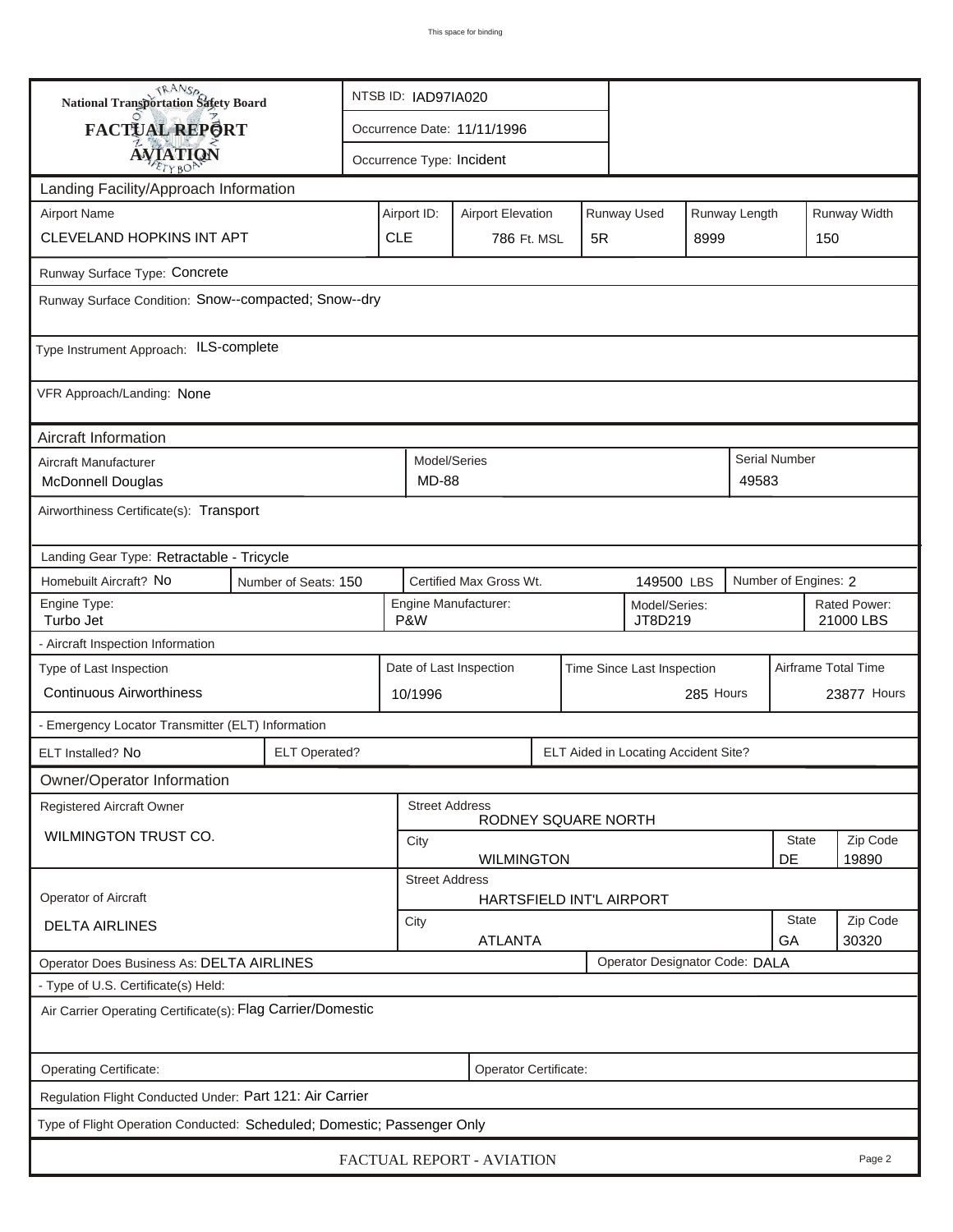| <b>National Transportation Safety Board</b><br>NTSB ID: IAD97IA020           |                                                                                            |         |                        |                                                      |                                            |              |            |                    |                                        |                   |              |                     |                                    |     |
|------------------------------------------------------------------------------|--------------------------------------------------------------------------------------------|---------|------------------------|------------------------------------------------------|--------------------------------------------|--------------|------------|--------------------|----------------------------------------|-------------------|--------------|---------------------|------------------------------------|-----|
|                                                                              | FACTUAL REPORT                                                                             |         |                        |                                                      | Occurrence Date: 11/11/1996                |              |            |                    |                                        |                   |              |                     |                                    |     |
|                                                                              |                                                                                            |         |                        |                                                      |                                            |              |            |                    |                                        |                   |              |                     |                                    |     |
| <b>AVIATION</b><br>Occurrence Type: Incident                                 |                                                                                            |         |                        |                                                      |                                            |              |            |                    |                                        |                   |              |                     |                                    |     |
|                                                                              | <b>First Pilot Information</b>                                                             |         |                        |                                                      |                                            |              |            |                    |                                        |                   |              |                     |                                    |     |
| Name                                                                         |                                                                                            |         |                        |                                                      |                                            | City         |            |                    |                                        |                   | <b>State</b> |                     | Date of Birth                      | Age |
| On File                                                                      |                                                                                            |         |                        |                                                      | On File                                    |              |            |                    |                                        |                   | On File      |                     | On File                            | 50  |
| Sex: M                                                                       | Seat Occupied: Left<br>Principal Profession: Civilian Pilot<br>Certificate Number: On File |         |                        |                                                      |                                            |              |            |                    |                                        |                   |              |                     |                                    |     |
| Airline Transport<br>Certificate(s):                                         |                                                                                            |         |                        |                                                      |                                            |              |            |                    |                                        |                   |              |                     |                                    |     |
|                                                                              | Airplane Rating(s):<br>Multi-engine Land                                                   |         |                        |                                                      |                                            |              |            |                    |                                        |                   |              |                     |                                    |     |
| Rotorcraft/Glider/LTA: None                                                  |                                                                                            |         |                        |                                                      |                                            |              |            |                    |                                        |                   |              |                     |                                    |     |
| Instrument Rating(s):<br>Airplane                                            |                                                                                            |         |                        |                                                      |                                            |              |            |                    |                                        |                   |              |                     |                                    |     |
| None<br>Instructor Rating(s):                                                |                                                                                            |         |                        |                                                      |                                            |              |            |                    |                                        |                   |              |                     |                                    |     |
|                                                                              | Type Rating/Endorsement for Accident/Incident Aircraft? Yes                                |         |                        |                                                      |                                            |              |            |                    | <b>Current Biennial Flight Review?</b> |                   |              |                     |                                    |     |
|                                                                              | Medical Cert.: Class 1                                                                     |         |                        | Medical Cert. Status: Valid Medical--no waivers/lim. |                                            |              |            |                    |                                        |                   |              |                     | Date of Last Medical Exam: 08/1996 |     |
|                                                                              |                                                                                            |         |                        |                                                      |                                            |              |            |                    |                                        |                   |              |                     |                                    |     |
| - Flight Time Matrix                                                         |                                                                                            | All A/C | This Make<br>and Model | Airplane<br>Single Engine                            | Airplane<br>Night<br>Mult-Engine<br>Actual |              | Instrument | Simulated          | Rotorcraft                             |                   | Glider       | Lighter<br>Than Air |                                    |     |
| <b>Total Time</b>                                                            |                                                                                            | 12000   | 1021                   |                                                      |                                            |              |            |                    |                                        |                   |              |                     |                                    |     |
|                                                                              | Pilot In Command(PIC)                                                                      |         |                        |                                                      |                                            |              |            |                    |                                        |                   |              |                     |                                    |     |
| Instructor                                                                   |                                                                                            |         |                        |                                                      |                                            |              |            |                    |                                        |                   |              |                     |                                    |     |
| Last 90 Days                                                                 |                                                                                            | 146     | 146                    |                                                      |                                            |              |            |                    |                                        |                   |              |                     |                                    |     |
| Last 30 Days                                                                 |                                                                                            |         |                        |                                                      |                                            |              |            |                    |                                        |                   |              |                     |                                    |     |
| Last 24 Hours                                                                |                                                                                            |         |                        |                                                      |                                            |              |            |                    |                                        |                   |              |                     |                                    |     |
| Seatbelt Used? Yes<br>Toxicology Performed? No<br>Shoulder Harness Used? Yes |                                                                                            |         |                        |                                                      |                                            |              |            |                    |                                        | Second Pilot? Yes |              |                     |                                    |     |
|                                                                              |                                                                                            |         |                        |                                                      |                                            |              |            |                    |                                        |                   |              |                     |                                    |     |
| Flight Plan/Itinerary                                                        |                                                                                            |         |                        |                                                      |                                            |              |            |                    |                                        |                   |              |                     |                                    |     |
|                                                                              | Type of Flight Plan Filed: IFR                                                             |         |                        |                                                      |                                            |              |            |                    |                                        |                   |              |                     |                                    |     |
| Departure Point                                                              |                                                                                            |         |                        |                                                      |                                            | <b>State</b> |            | Airport Identifier |                                        | Departure Time    |              | Time Zone           |                                    |     |
| <b>ATLANTA</b>                                                               |                                                                                            |         |                        |                                                      |                                            | GA           |            | ATL                |                                        |                   | 2030         |                     | <b>EST</b>                         |     |
| Destination<br><b>State</b><br>Airport Identifier                            |                                                                                            |         |                        |                                                      |                                            |              |            |                    |                                        |                   |              |                     |                                    |     |
| <b>CLE</b><br>Same as Accident/Incident Location                             |                                                                                            |         |                        |                                                      |                                            |              |            |                    |                                        |                   |              |                     |                                    |     |
| Type of Clearance: IFR                                                       |                                                                                            |         |                        |                                                      |                                            |              |            |                    |                                        |                   |              |                     |                                    |     |
| Type of Airspace: Class B                                                    |                                                                                            |         |                        |                                                      |                                            |              |            |                    |                                        |                   |              |                     |                                    |     |
|                                                                              | Weather Information                                                                        |         |                        |                                                      |                                            |              |            |                    |                                        |                   |              |                     |                                    |     |
| Source of Briefing:<br>Company                                               |                                                                                            |         |                        |                                                      |                                            |              |            |                    |                                        |                   |              |                     |                                    |     |
| Method of Briefing:                                                          |                                                                                            |         |                        |                                                      |                                            |              |            |                    |                                        |                   |              |                     |                                    |     |
| FACTUAL REPORT - AVIATION<br>Page 3                                          |                                                                                            |         |                        |                                                      |                                            |              |            |                    |                                        |                   |              |                     |                                    |     |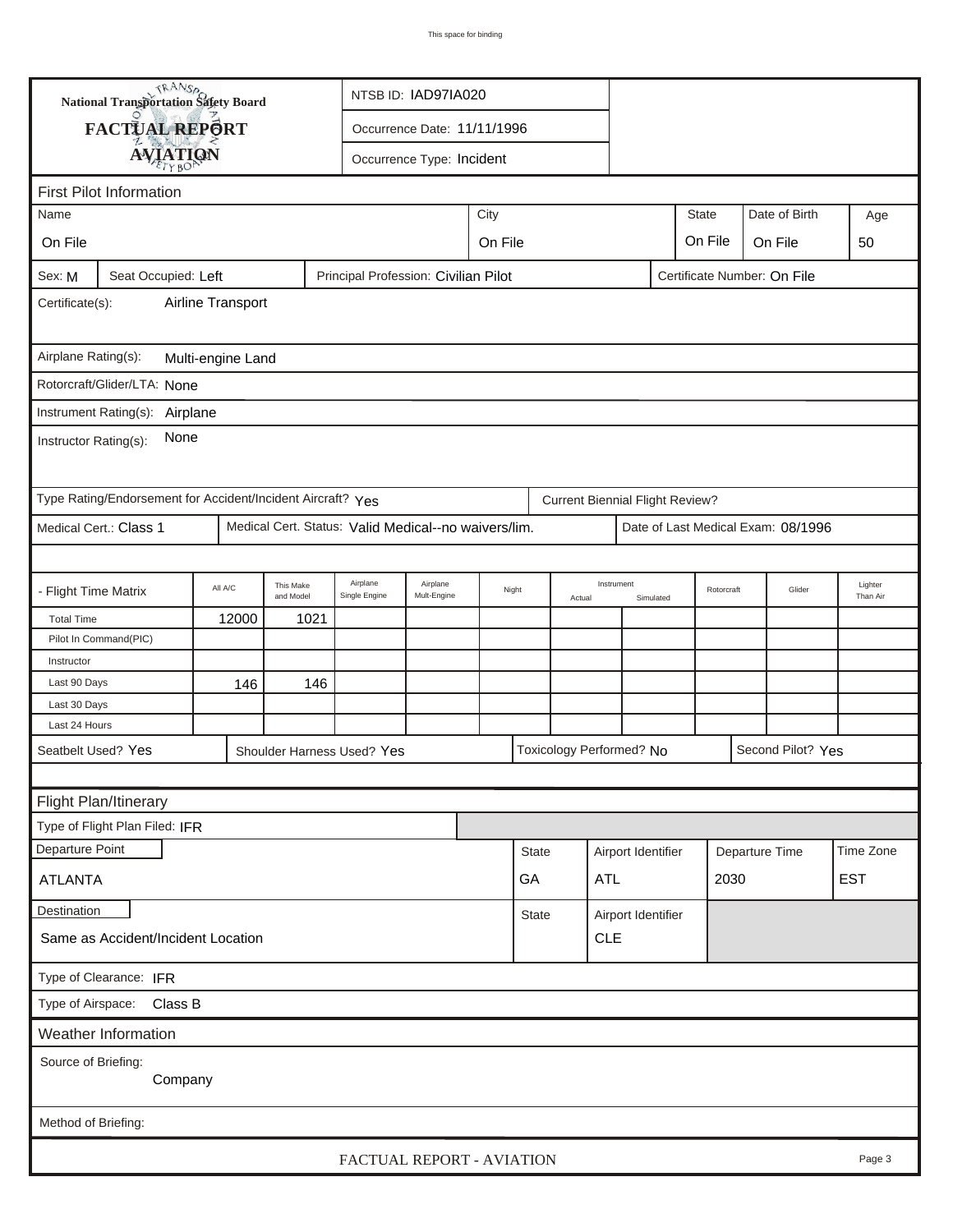| <b>National Transportation Safety Board</b><br>FACTUAL REPORT<br>Occurrence Date: 11/11/1996<br><b>AVIATION</b><br>Occurrence Type: Incident<br>Weather Information<br>WOF ID<br><b>WOF Elevation</b><br><b>Observation Time</b><br>Time Zone<br>WOF Distance From Accident Site<br>Direction From Accident Site<br><b>CLE</b><br>2133<br><b>EST</b><br>792 Ft. MSL<br>1 NM<br>30 Deg. Mag.<br>Sky/Lowest Cloud Condition: Scattered<br>200 Ft. AGL<br>Condition of Light: Night/Dark<br>Lowest Ceiling: Overcast<br>1100 Ft. AGL<br>0.75<br><b>SM</b><br>Altimeter:<br>30.00<br>Visibility:<br>-2 $^{\circ}$ C<br>Dew Point:<br>-2 $^{\circ}$ C<br>Wind Direction: 250<br>Temperature:<br>Density Altitude:<br>0<br>Wind Speed: 13<br>Gusts:<br>Weather Condtions at Accident Site: Instrument Conditions<br>Visibility (RVR):<br>Visibility (RVV)<br>$\pmb{0}$<br>0<br>Ft.<br>SM<br>Intensity of Precipitation: Light<br>Restrictions to Visibility: None<br>Snow<br>Type of Precipitation:<br><b>Accident Information</b><br>Aircraft Damage: Minor<br>Aircraft Fire: None<br>Aircraft Explosion None<br>Classification: U.S. Registered/U.S. Soil<br><b>TOTAL</b><br>- Injury Summary Matrix<br>Fatal<br>Serious<br>Minor<br>None<br><b>First Pilot</b><br>1<br>Second Pilot<br>$\mathbf 1$<br><b>Student Pilot</b> | "Hg<br>Ft. |
|-------------------------------------------------------------------------------------------------------------------------------------------------------------------------------------------------------------------------------------------------------------------------------------------------------------------------------------------------------------------------------------------------------------------------------------------------------------------------------------------------------------------------------------------------------------------------------------------------------------------------------------------------------------------------------------------------------------------------------------------------------------------------------------------------------------------------------------------------------------------------------------------------------------------------------------------------------------------------------------------------------------------------------------------------------------------------------------------------------------------------------------------------------------------------------------------------------------------------------------------------------------------------------------------------------------------------|------------|
|                                                                                                                                                                                                                                                                                                                                                                                                                                                                                                                                                                                                                                                                                                                                                                                                                                                                                                                                                                                                                                                                                                                                                                                                                                                                                                                         |            |
|                                                                                                                                                                                                                                                                                                                                                                                                                                                                                                                                                                                                                                                                                                                                                                                                                                                                                                                                                                                                                                                                                                                                                                                                                                                                                                                         |            |
|                                                                                                                                                                                                                                                                                                                                                                                                                                                                                                                                                                                                                                                                                                                                                                                                                                                                                                                                                                                                                                                                                                                                                                                                                                                                                                                         |            |
|                                                                                                                                                                                                                                                                                                                                                                                                                                                                                                                                                                                                                                                                                                                                                                                                                                                                                                                                                                                                                                                                                                                                                                                                                                                                                                                         |            |
|                                                                                                                                                                                                                                                                                                                                                                                                                                                                                                                                                                                                                                                                                                                                                                                                                                                                                                                                                                                                                                                                                                                                                                                                                                                                                                                         |            |
|                                                                                                                                                                                                                                                                                                                                                                                                                                                                                                                                                                                                                                                                                                                                                                                                                                                                                                                                                                                                                                                                                                                                                                                                                                                                                                                         |            |
|                                                                                                                                                                                                                                                                                                                                                                                                                                                                                                                                                                                                                                                                                                                                                                                                                                                                                                                                                                                                                                                                                                                                                                                                                                                                                                                         |            |
|                                                                                                                                                                                                                                                                                                                                                                                                                                                                                                                                                                                                                                                                                                                                                                                                                                                                                                                                                                                                                                                                                                                                                                                                                                                                                                                         |            |
|                                                                                                                                                                                                                                                                                                                                                                                                                                                                                                                                                                                                                                                                                                                                                                                                                                                                                                                                                                                                                                                                                                                                                                                                                                                                                                                         |            |
|                                                                                                                                                                                                                                                                                                                                                                                                                                                                                                                                                                                                                                                                                                                                                                                                                                                                                                                                                                                                                                                                                                                                                                                                                                                                                                                         |            |
|                                                                                                                                                                                                                                                                                                                                                                                                                                                                                                                                                                                                                                                                                                                                                                                                                                                                                                                                                                                                                                                                                                                                                                                                                                                                                                                         |            |
|                                                                                                                                                                                                                                                                                                                                                                                                                                                                                                                                                                                                                                                                                                                                                                                                                                                                                                                                                                                                                                                                                                                                                                                                                                                                                                                         |            |
|                                                                                                                                                                                                                                                                                                                                                                                                                                                                                                                                                                                                                                                                                                                                                                                                                                                                                                                                                                                                                                                                                                                                                                                                                                                                                                                         |            |
|                                                                                                                                                                                                                                                                                                                                                                                                                                                                                                                                                                                                                                                                                                                                                                                                                                                                                                                                                                                                                                                                                                                                                                                                                                                                                                                         |            |
|                                                                                                                                                                                                                                                                                                                                                                                                                                                                                                                                                                                                                                                                                                                                                                                                                                                                                                                                                                                                                                                                                                                                                                                                                                                                                                                         |            |
|                                                                                                                                                                                                                                                                                                                                                                                                                                                                                                                                                                                                                                                                                                                                                                                                                                                                                                                                                                                                                                                                                                                                                                                                                                                                                                                         |            |
|                                                                                                                                                                                                                                                                                                                                                                                                                                                                                                                                                                                                                                                                                                                                                                                                                                                                                                                                                                                                                                                                                                                                                                                                                                                                                                                         |            |
|                                                                                                                                                                                                                                                                                                                                                                                                                                                                                                                                                                                                                                                                                                                                                                                                                                                                                                                                                                                                                                                                                                                                                                                                                                                                                                                         |            |
|                                                                                                                                                                                                                                                                                                                                                                                                                                                                                                                                                                                                                                                                                                                                                                                                                                                                                                                                                                                                                                                                                                                                                                                                                                                                                                                         |            |
|                                                                                                                                                                                                                                                                                                                                                                                                                                                                                                                                                                                                                                                                                                                                                                                                                                                                                                                                                                                                                                                                                                                                                                                                                                                                                                                         |            |
|                                                                                                                                                                                                                                                                                                                                                                                                                                                                                                                                                                                                                                                                                                                                                                                                                                                                                                                                                                                                                                                                                                                                                                                                                                                                                                                         |            |
|                                                                                                                                                                                                                                                                                                                                                                                                                                                                                                                                                                                                                                                                                                                                                                                                                                                                                                                                                                                                                                                                                                                                                                                                                                                                                                                         |            |
| Flight Instructor                                                                                                                                                                                                                                                                                                                                                                                                                                                                                                                                                                                                                                                                                                                                                                                                                                                                                                                                                                                                                                                                                                                                                                                                                                                                                                       |            |
| <b>Check Pilot</b>                                                                                                                                                                                                                                                                                                                                                                                                                                                                                                                                                                                                                                                                                                                                                                                                                                                                                                                                                                                                                                                                                                                                                                                                                                                                                                      |            |
| <b>Flight Engineer</b>                                                                                                                                                                                                                                                                                                                                                                                                                                                                                                                                                                                                                                                                                                                                                                                                                                                                                                                                                                                                                                                                                                                                                                                                                                                                                                  |            |
| $\mathbf{3}$<br>3<br>Cabin Attendants                                                                                                                                                                                                                                                                                                                                                                                                                                                                                                                                                                                                                                                                                                                                                                                                                                                                                                                                                                                                                                                                                                                                                                                                                                                                                   |            |
| Other Crew                                                                                                                                                                                                                                                                                                                                                                                                                                                                                                                                                                                                                                                                                                                                                                                                                                                                                                                                                                                                                                                                                                                                                                                                                                                                                                              |            |
| Passengers<br>113<br>113                                                                                                                                                                                                                                                                                                                                                                                                                                                                                                                                                                                                                                                                                                                                                                                                                                                                                                                                                                                                                                                                                                                                                                                                                                                                                                |            |
| - TOTAL ABOARD -<br>118<br>118                                                                                                                                                                                                                                                                                                                                                                                                                                                                                                                                                                                                                                                                                                                                                                                                                                                                                                                                                                                                                                                                                                                                                                                                                                                                                          |            |
| Other Ground<br>0<br>0<br>0<br>0                                                                                                                                                                                                                                                                                                                                                                                                                                                                                                                                                                                                                                                                                                                                                                                                                                                                                                                                                                                                                                                                                                                                                                                                                                                                                        |            |
| - GRAND TOTAL -<br>$\overline{0}$<br>0<br>0<br>118<br>118                                                                                                                                                                                                                                                                                                                                                                                                                                                                                                                                                                                                                                                                                                                                                                                                                                                                                                                                                                                                                                                                                                                                                                                                                                                               |            |